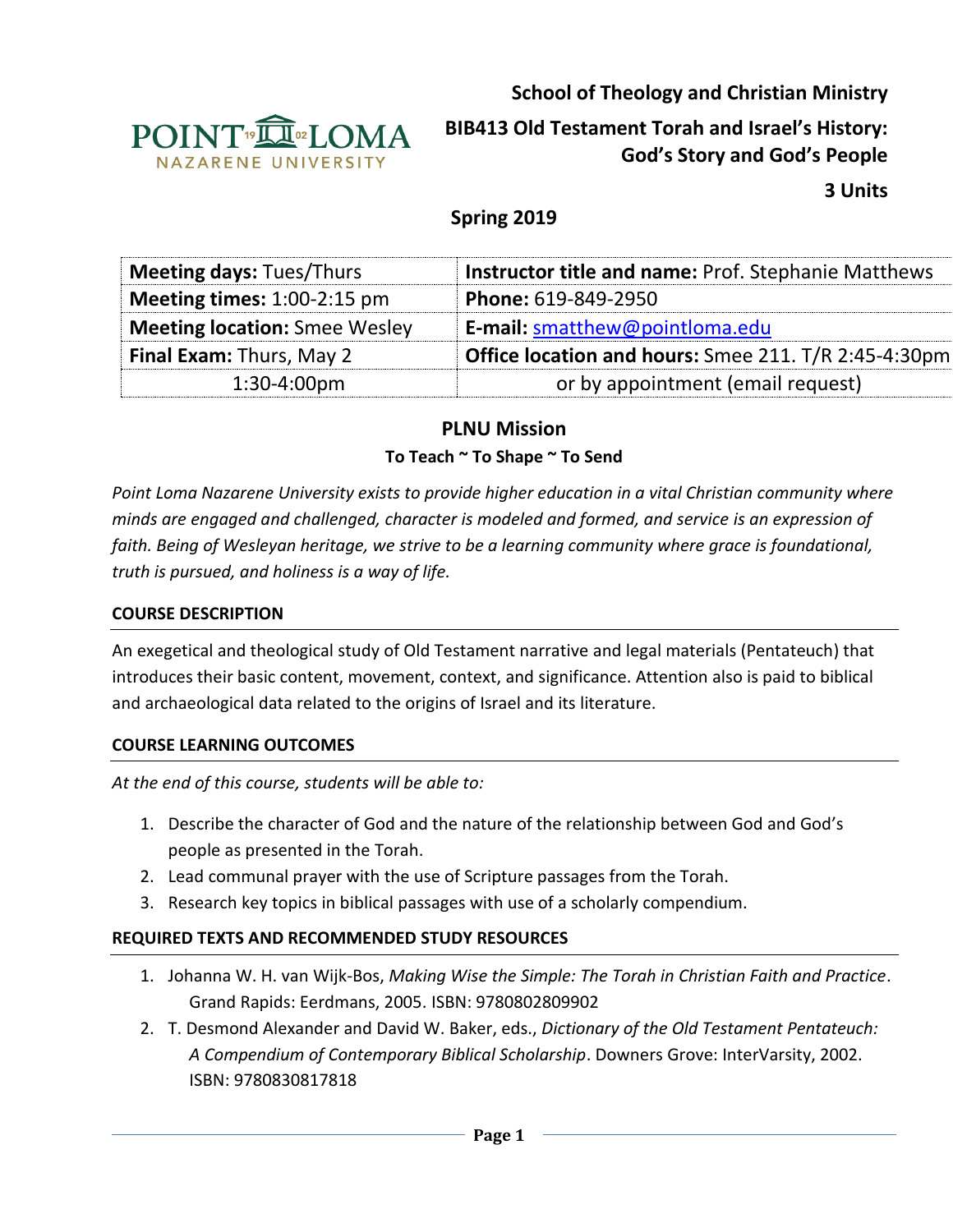**Reading and class participation.** Please consult the school policy on attendance. Your active participation in this upper division course is expected in order to provide the highest quality learning environment for all. You may be assessed via discussion participation (speaking, listening, and responding to your classmates) and pop quizzes over the required reading.

**Wiley Lecture précis.** Attend at least one of the Wiley lecture series events (Feb. 11-13) and write a half-page précis. Instructions will be provided. **Due Feb. 19.**

**Parashat readings (2).** In order to develop the skill of leading communal prayer with the use of Scripture passages from the Torah, each of you will practice leading the class in prayer twice over the course of the semester (once before Feb 20 and once after). Available dates are listed on the calendar. You may select a short number of verses from the assigned Parashat readings for the day, which you will read aloud. Your reading will reflect careful practice of intonation, pronunciation, volume control, and tempo. Then, you will guide the class in a short meditation over the passage (5-7 minutes). Afterward, the class will provide feedback in a collegial and supportive manner.

**DOTP essay.** Each student will choose one of the passages from their assigned Parashat readings to research further. The primary scholarly source for this 4-5 page essay (with appropriate introduction, thesis statement, conclusion, and proper citations where necessary) will be the required textbook, *Dictionary of the Old Testament: Pentateuch*. Consult the index for references to your (3-5) chapters and review the related essays. Determine the most significant topics for a better understanding of your passage, and compose an essay interpreting your passage in light of what you have learned. *Papers with improper citations will be returned for correction.* **Due Mar. 20.**

**Final Exam.** There will be a final in-class exam for this course. You will be evaluated over your knowledge of Genesis, Exodus, Leviticus, Numbers, and Deuteronomy in light of the course readings and discussion as well as your preparation for and discussion of the weekly Parashat readings. You may be asked to identify biblical passages, and address key interpretive issues in short answer or essay format. A study guide will follow.

| Assignment distribution by percentage:                                                                                                                                                      | Grade scale:                                                                            |                                                                                                |
|---------------------------------------------------------------------------------------------------------------------------------------------------------------------------------------------|-----------------------------------------------------------------------------------------|------------------------------------------------------------------------------------------------|
| Reading/participation<br>15%<br>$\bullet$<br>Wiley series précis<br>5%<br>$\bullet$<br>Parashat readings (2)<br>15% ea.<br>$\bullet$<br>25%<br>DOTP essay<br>$\bullet$<br>Final exam<br>25% | A=94-100<br>$A = 90 - 93$<br>$B+=87-89$<br>$B = 84 - 86$<br>$B = 80 - 83$<br>$C+=77-79$ | $C = 74 - 76$<br>$C = 70 - 73$<br>$D+=67-69$<br>$D = 64 - 66$<br>$D = 60 - 63$<br>$F = 0 - 59$ |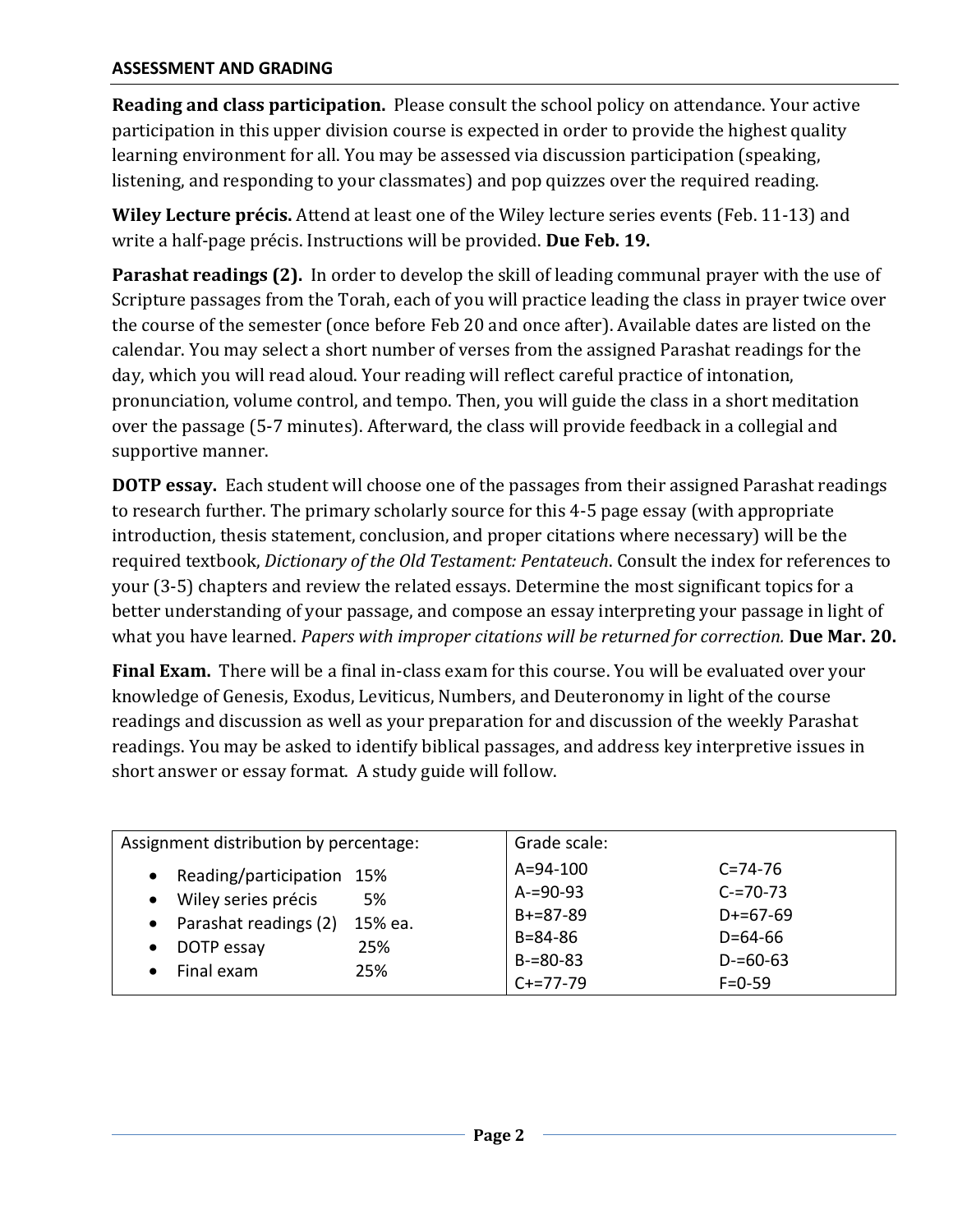| <b>DATE</b>   | <b>UNIT</b>                      | <b>Required Reading (van Wijk-Bos)</b>                                   | (Double)<br><b>PARASHAT</b>          | <b>Jewish Holiday</b><br><b>Discussed</b>                               |
|---------------|----------------------------------|--------------------------------------------------------------------------|--------------------------------------|-------------------------------------------------------------------------|
| Jan 10        | Introduction to<br>Torah Studies |                                                                          |                                      |                                                                         |
| Jan 15        |                                  | The Torah in Judaism and Christianity<br>$1 - 15$                        | Gen. 1.1-6.8<br>Gen. 6.9-11.32       | <b>Simchat Torah</b><br>"Rejoicing with<br>the Torah"<br>(Gen. 1.1-2.3) |
| Jan 17        | Genesis 1-11                     | The World of the Tale Part I<br>33-48                                    | Gen. 12-17<br>Gen. 18-22             | Rosh Hashanah*<br>"New Year"<br>(Gen. 21.1-34)                          |
| <b>Jan 22</b> |                                  | The Making & Marring of the World<br>A God who regrets<br>79-84, 231-242 | Gen. 23.1-25.18<br>Gen. 25.19-28.9   | Parashat reader:                                                        |
| <b>Jan 24</b> |                                  | The World of the Tale Part II<br>48-57                                   | Gen. 28.10-32.3<br>Gen. 32.4-36.43   | Parashat reader:                                                        |
| <b>Jan 29</b> |                                  | World's Mending: sacrifice, prayer,<br>Sabbath<br>84-95                  | Gen. 37-40<br>Gen. 41.1-44.17        | Parashat reader:                                                        |
| <b>Jan 31</b> |                                  | Genealogy framework<br>95-108                                            | Gen. 44.18-47.27<br>Gen. 47.28-50.26 | Parashat reader:                                                        |
| Feb 5         |                                  | The Tale in Historical Context<br>58-70                                  | Exod. 1.1-6.1<br>Exod. 6.2-9.35      | Parashat reader:                                                        |
| Feb 7         |                                  | A Tale of a Garden Part I<br>109-115                                     | Exod.10.1-13.16<br>Exod. 13.17-17.16 | Parashat reader:                                                        |
| Feb 12        | $2 - 3$<br>Genesis               | A Tale of a Garden Part II<br>115-127                                    | Exod. 18-20<br>Exod. 21-24           | <b>Shavuot</b><br>"Weeks"<br>(Ex. 19-20)                                |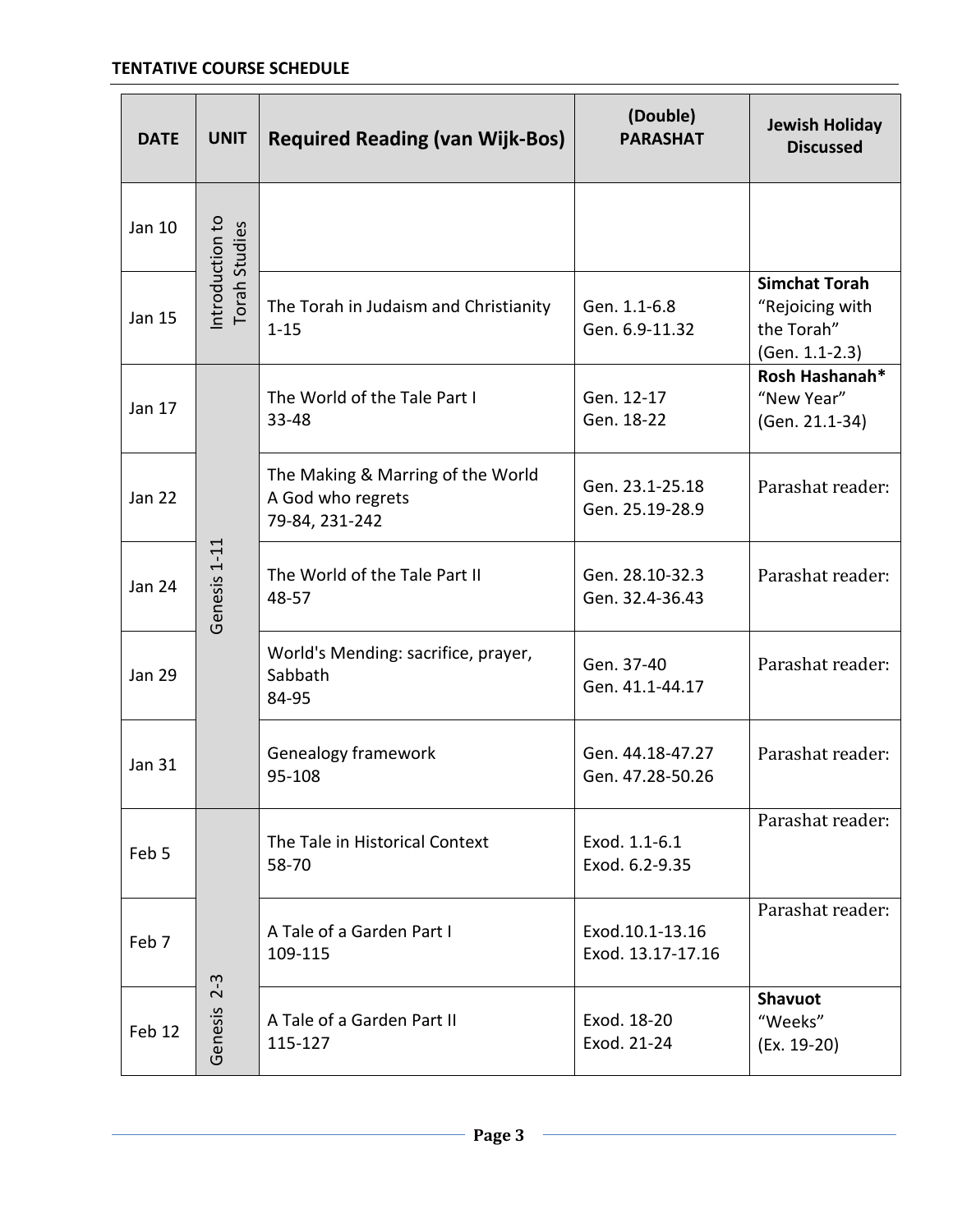| Feb 14              |                           | Paul and the Torah<br>275-295                                                              | Exod. 25.1-27.19<br>Exod. 27.20-30.10 | Parashat reader:                                              |
|---------------------|---------------------------|--------------------------------------------------------------------------------------------|---------------------------------------|---------------------------------------------------------------|
| Feb 19              |                           | *Wiley series précis due*<br>A God who Accompanies<br>246-251                              | Exod. 30.11-34.35<br>Exod. 35-40      | Parashat reader:                                              |
| Feb 21              |                           | A Way into Torah: The "Stranger in<br>Your Gates"<br>$25 - 34$                             | Lev. 1-5<br>Lev. 6-8                  | Parashat reader:                                              |
| Feb 26              | Genesis 12-50             | <b>Wandering Arameans My Ancestors</b><br>Part I<br>129-142                                | Lev. 9-11<br>Lev. 12-15               | Parashat reader:<br><b>Brandon</b>                            |
| Feb 28              |                           | <b>Wandering Arameans My Ancestors</b><br>Part II<br>A God who Appears<br>142-148, 242-246 | Lev. 16-20<br>Lev. 21-24              | <b>Yom Kippur</b><br>"Day of<br>Atonement"<br>(Lev. 16)       |
| <b>Spring Break</b> |                           |                                                                                            |                                       |                                                               |
| Mar 14              |                           | The Exodus in History<br>149-154                                                           | Lev. 25-27<br>Num. 1.1-4.20           | Parashat reader:<br>Chad                                      |
| <b>Mar 19</b>       | Exodus 1-24               | The Bible and Torah<br>$15 - 24$<br>*DOTP essay due tomorrow*                              | Num. 4.21-7.89<br>Num. 8-12           | Chanukah*<br>"Festival of<br>Lights"<br>(Num. 7.1-8.4)        |
| Mar 21              |                           | Covenant<br>154-168                                                                        | Num. 13-15<br>Num. 16-18              | Purim "Lots"<br>observed<br>Mar. 21, 2019                     |
| <b>Mar 26</b>       | Num. 11<br>& Dt. 34<br>34 | "And Brought Us to This Place"<br>169-178                                                  | Num. 19.1-25.9<br>Num. 25.10-30.1     | <b>Sukkot</b><br>"Tabernacles"<br>(Num. 29.12-16)             |
| Mar 28              |                           | Exodus 20-23<br>179-191                                                                    | Num. 30.2-26.13<br>Deut. 1.1-3.22     | Parashat reader:                                              |
| Apr 2               | Exod. 20-23<br>& Lev. 19  | <b>Holiness Code</b><br>A God who is Prejudiced<br>192-202; 251-253                        | Deut. 3.23-7.11<br>Deut. 7.12-11.25   | Tish'a B'av<br>"9 <sup>th</sup> day of Av"<br>(Deut. 4.25-40) |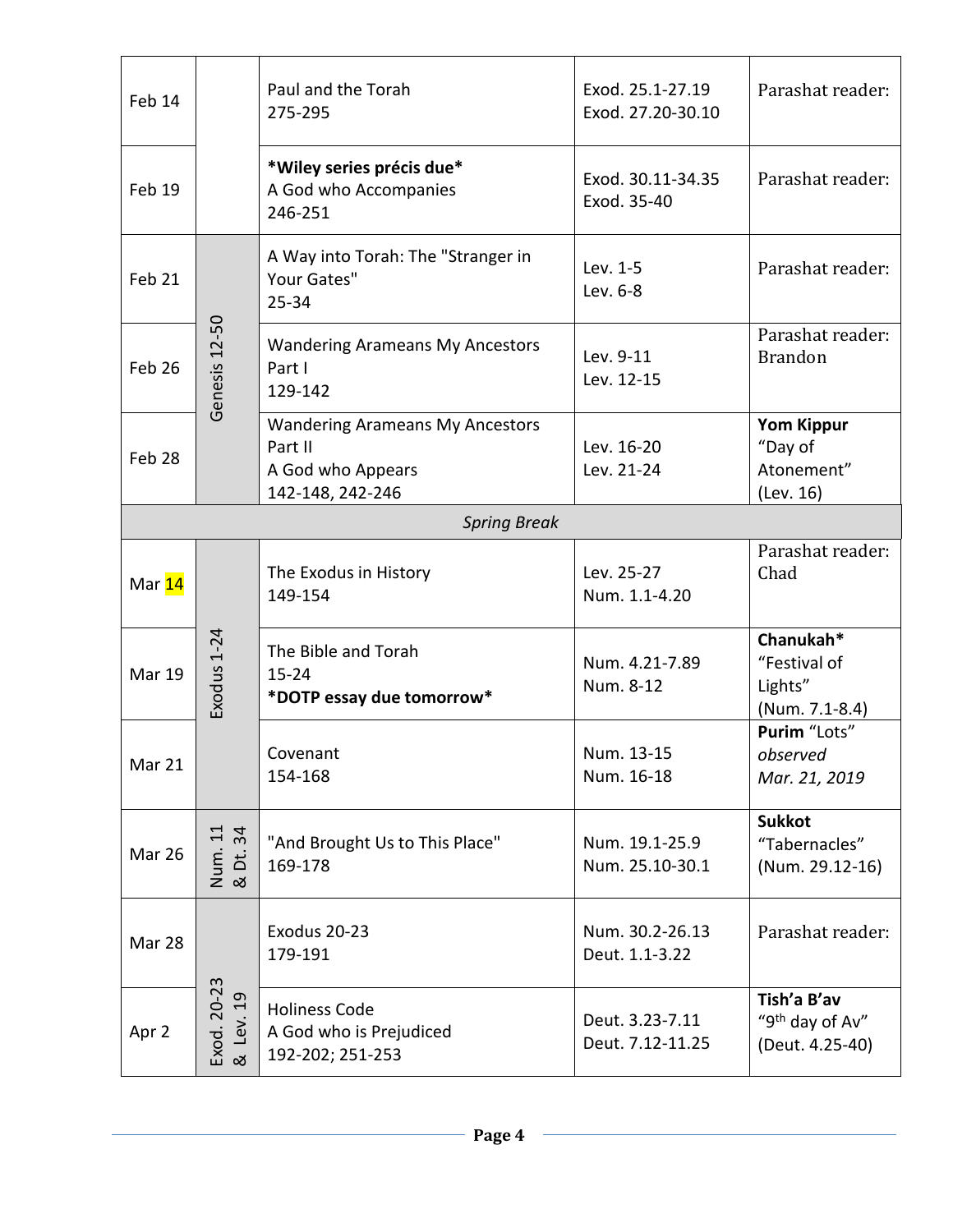| Apr 4                                   |                                    | Jesus and the Torah<br>263-275                            | Deut. 11.26-16.17<br>Deut. 16.18-21.9 | Parashat reader:                                                     |  |
|-----------------------------------------|------------------------------------|-----------------------------------------------------------|---------------------------------------|----------------------------------------------------------------------|--|
| Apr 9                                   | Exodus 25-40 & Leviticus           | <b>Tabernacle and Sacrifice</b><br>203-217                | Deut. 21.10-25.19<br>Deut. 26.1-29.8  | Parashat reader:                                                     |  |
| Apr 11                                  |                                    | A God who is Passionate<br>253-262                        | Deut. 29.9-31.30                      | Parashat reader:                                                     |  |
| Apr 16                                  |                                    | <b>Purity Laws</b><br>218-230                             | Deut. 32                              | Parashat reader:                                                     |  |
| Apr 23                                  |                                    | How then shall we live, and how do we<br>read?<br>296-305 | Deut. 33-34                           | <b>Simchat Torah</b><br>"Rejoicing in the<br>Torah"<br>(Deut. 33-34) |  |
| Apr 25                                  | <b>Torah Studies</b><br>Concluding |                                                           |                                       | Pesach*<br>"Passover"<br>observed<br>Apr. 20-27, 2019                |  |
| Final Exam: Thurs, May 2<br>1:30-4:00pm |                                    |                                                           |                                       |                                                                      |  |

#### **INCOMPLETES AND LATE ASSIGNMENTS**

All assignments are to be submitted/turned in by the beginning of the class session when they are due—including assignments posted in Canvas. Incompletes will only be assigned in extremely unusual circumstances.

#### **FINAL EXAMINATION POLICY**

Successful completion of this class requires taking the final examination **on its scheduled day**. The final examination schedule is posted on the [Class Schedules](http://www.pointloma.edu/experience/academics/class-schedules) site. No requests for early examinations or alternative days will be approved.